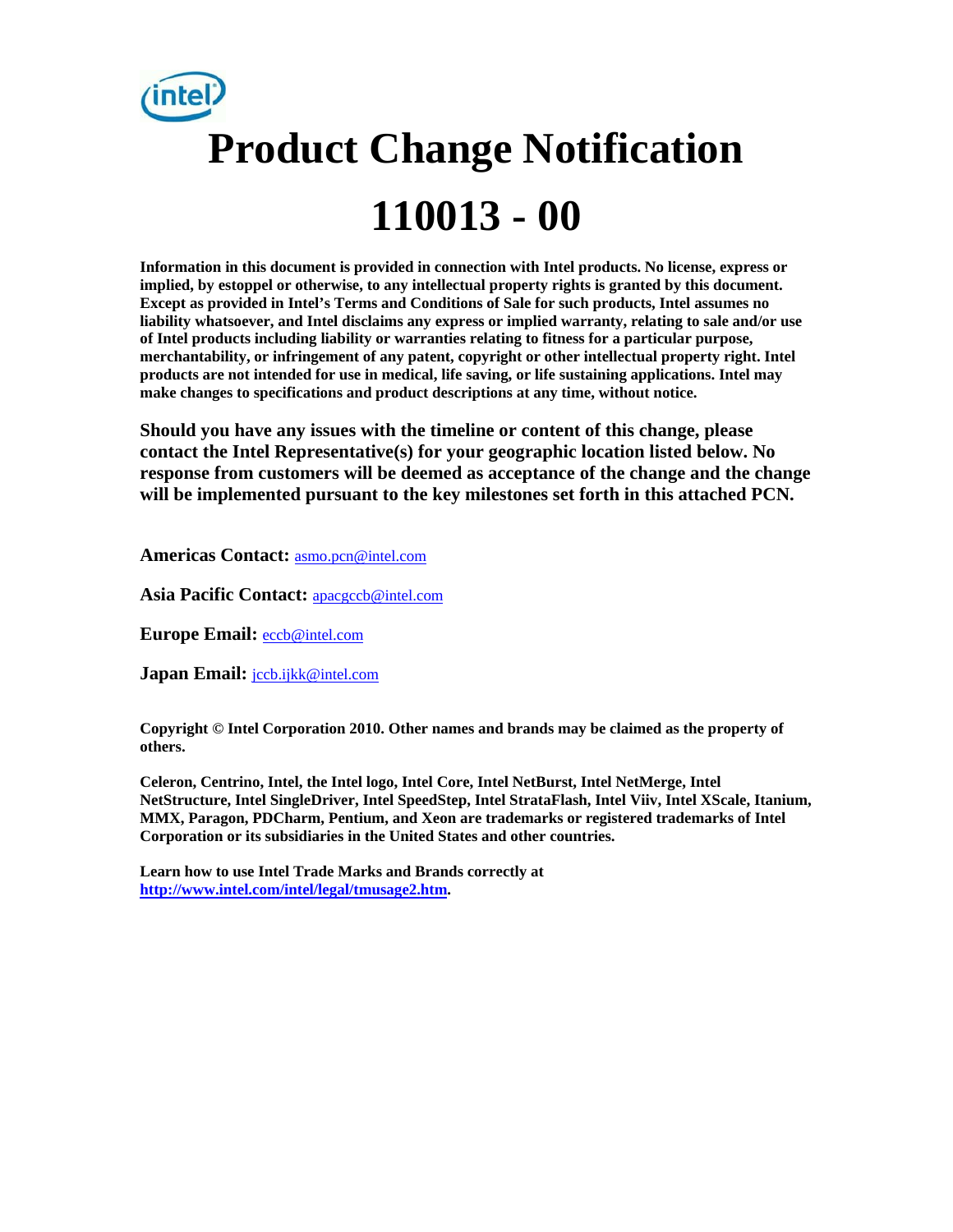

| <b>Change Notification #:</b> | $110013 - 00$                                                                                          |
|-------------------------------|--------------------------------------------------------------------------------------------------------|
| <b>Change Title:</b>          | Intel® Server Accessory AXXHERAIL2,<br>PCN 110013-00, Product Design, Change<br>eight rivets to screws |
| <b>Date of Publication:</b>   | May 17, 2010                                                                                           |

**Key Characteristics of the Change:** Product Design

**Forecasted Key Milestones:** 

**Date Customer Must be Ready to Receive Post-Conversion Material:** Jun 17, 2010

#### **Description of Change to the Customer:**

The attach method for 2 brackets at the rear of the rails is being changed from rivets to screws. This will allow the brackets to be removed if required.

Pre Change Rail: Post Change Rail:



**Current design-4** rivets per rail arm

After change-4 screws per rail arm

M3 screw

#### **Customer Impact of Change and Recommended Action:**

Intel anticipates no impact to customers.

## **Products Affected / Intel Ordering Codes:**

| <b>Pre Change</b>   | <b>Pre Change</b> | <b>Pre Change</b> | <b>Post Change</b>  | Post Change | <b>Post Change</b> |
|---------------------|-------------------|-------------------|---------------------|-------------|--------------------|
| <b>Product Code</b> | MM#               | TA                | <b>Product Code</b> | MM#         | TA                 |
| AXXHERAIL2          | 901082            | E49609-002        | AXXHERAIL2          | 901082      | E49609-003         |